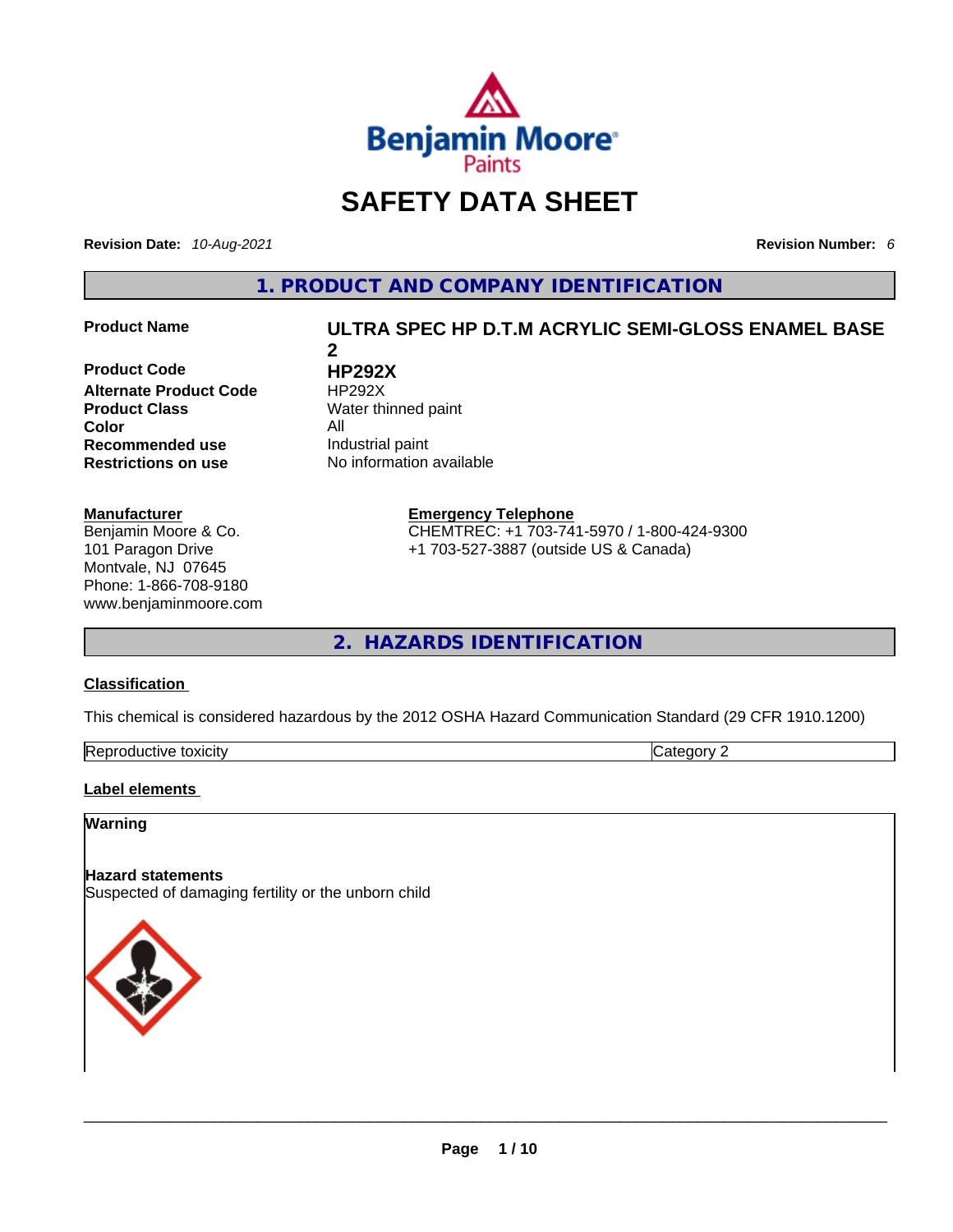#### **Appearance** liquid **Odor 11** and **Odor 11** and **Odor 11** and **Odor 11** and **Odor** 11 and **Odor** 11 and **Odor** 11 and **Odor** 11 and **Odor** 11 and **Odor** 11 and **Odor** 11 and **Odor** 11 and **Odor** 11 and **Odor** 11 and **Odor**

**Precautionary Statements - Prevention** Obtain special instructions before use

Do not handle until all safety precautions have been read and understood Use personal protective equipment as required

**Precautionary Statements - Response**

IF exposed or concerned: Get medical advice/attention

**Precautionary Statements - Storage** Store locked up

**Precautionary Statements - Disposal** Dispose of contents/container to an approved waste disposal plant

**Hazards not otherwise classified (HNOC)**  Not applicable

**Other information** 

No information available

 **WARNING:** This product contains isothiazolinone compounds at levels of <0.1%. These substances are biocides commonly found in most paints and a variety of personal care products as a preservative. Certain individuals may be sensitive or allergic to these substances, even at low levels.

## **3. COMPOSITION INFORMATION ON COMPONENTS**

| <b>Chemical name</b>                          | CAS No.    | Weight-%  |
|-----------------------------------------------|------------|-----------|
| Titanium dioxide                              | 13463-67-7 | $10 - 15$ |
| 2,2,4-trimethyl-1,3-pentanediol diisobutyrate | 6846-50-0  | $1 - 5$   |
| Kaolin                                        | 1332-58-7  | $1 - 5$   |
| Zinc phosphate                                | 7779-90-0  | - 5       |

|                       | 4. FIRST AID MEASURES                                                                                    |
|-----------------------|----------------------------------------------------------------------------------------------------------|
| <b>General Advice</b> | If symptoms persist, call a physician. Show this safety data sheet to the doctor in<br>attendance.       |
| <b>Eye Contact</b>    | Rinse thoroughly with plenty of water for at least 15 minutes and consult a<br>physician.                |
| <b>Skin Contact</b>   | Wash off immediately with soap and plenty of water while removing all<br>contaminated clothes and shoes. |
| <b>Inhalation</b>     | Move to fresh air. If symptoms persist, call a physician.                                                |
| Ingestion             | Clean mouth with water and afterwards drink plenty of water. Consult a physician<br>if necessary.        |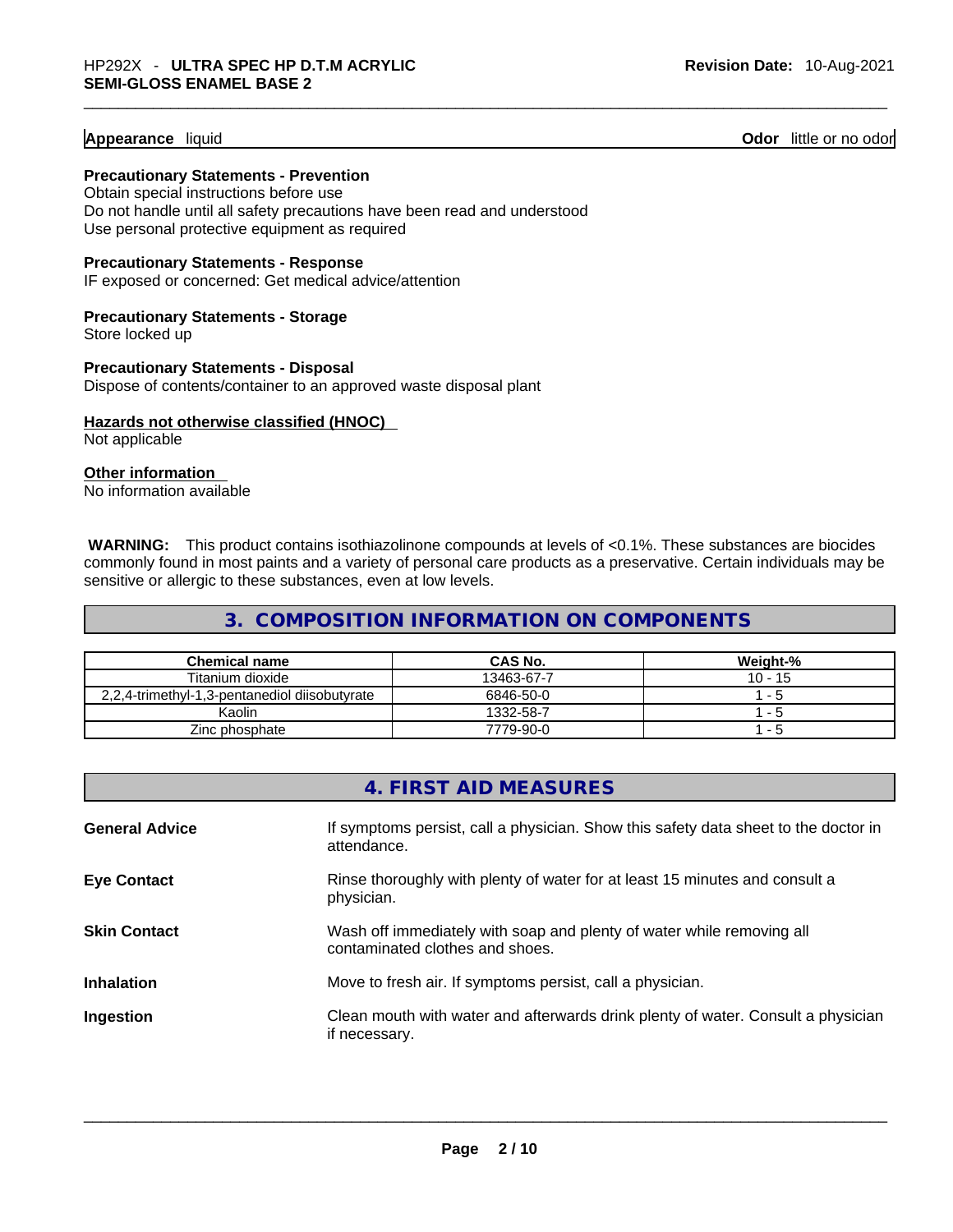| <b>Most Important</b><br><b>Symptoms/Effects</b>                                 | None known.                                           |                                  |                                                                                                                 |  |
|----------------------------------------------------------------------------------|-------------------------------------------------------|----------------------------------|-----------------------------------------------------------------------------------------------------------------|--|
| <b>Notes To Physician</b>                                                        | Treat symptomatically.                                |                                  |                                                                                                                 |  |
|                                                                                  | 5. FIRE-FIGHTING MEASURES                             |                                  |                                                                                                                 |  |
| <b>Suitable Extinguishing Media</b>                                              |                                                       |                                  | Use extinguishing measures that are appropriate to local<br>circumstances and the surrounding environment.      |  |
|                                                                                  | Protective equipment and precautions for firefighters | and full protective gear.        | As in any fire, wear self-contained breathing apparatus<br>pressure-demand, MSHA/NIOSH (approved or equivalent) |  |
| <b>Specific Hazards Arising From The Chemical</b>                                |                                                       | extreme heat.                    | Closed containers may rupture if exposed to fire or                                                             |  |
| <b>Sensitivity to mechanical impact</b>                                          |                                                       | No                               |                                                                                                                 |  |
| Sensitivity to static discharge                                                  |                                                       | No                               |                                                                                                                 |  |
| <b>Flash Point Data</b><br>Flash point (°F)<br>Flash Point (°C)<br><b>Method</b> |                                                       | 250<br>121<br><b>PMCC</b>        |                                                                                                                 |  |
| <b>Flammability Limits In Air</b>                                                |                                                       |                                  |                                                                                                                 |  |
| Lower flammability limit:<br><b>Upper flammability limit:</b>                    |                                                       | Not applicable<br>Not applicable |                                                                                                                 |  |
| Health: 2<br><b>NFPA</b>                                                         | Flammability: 1                                       | Instability: 0                   | <b>Special: Not Applicable</b>                                                                                  |  |
| <b>NFPA Legend</b><br>0 - Not Hazardous<br>1 - Slightly<br>2 - Moderate          |                                                       |                                  |                                                                                                                 |  |

- 3 High
- 4 Severe

*The ratings assigned are only suggested ratings, the contractor/employer has ultimate responsibilities for NFPA ratings where this system is used.* 

*Additional information regarding the NFPA rating system is available from the National Fire Protection Agency (NFPA) at www.nfpa.org.* 

## **6. ACCIDENTAL RELEASE MEASURES**

| <b>Personal Precautions</b>      | Avoid contact with skin, eyes and clothing. Ensure adequate ventilation.                             |
|----------------------------------|------------------------------------------------------------------------------------------------------|
| <b>Other Information</b>         | Prevent further leakage or spillage if safe to do so.                                                |
| <b>Environmental precautions</b> | See Section 12 for additional Ecological Information.                                                |
| <b>Methods for Cleaning Up</b>   | Soak up with inert absorbent material. Sweep up and shovel into suitable<br>containers for disposal. |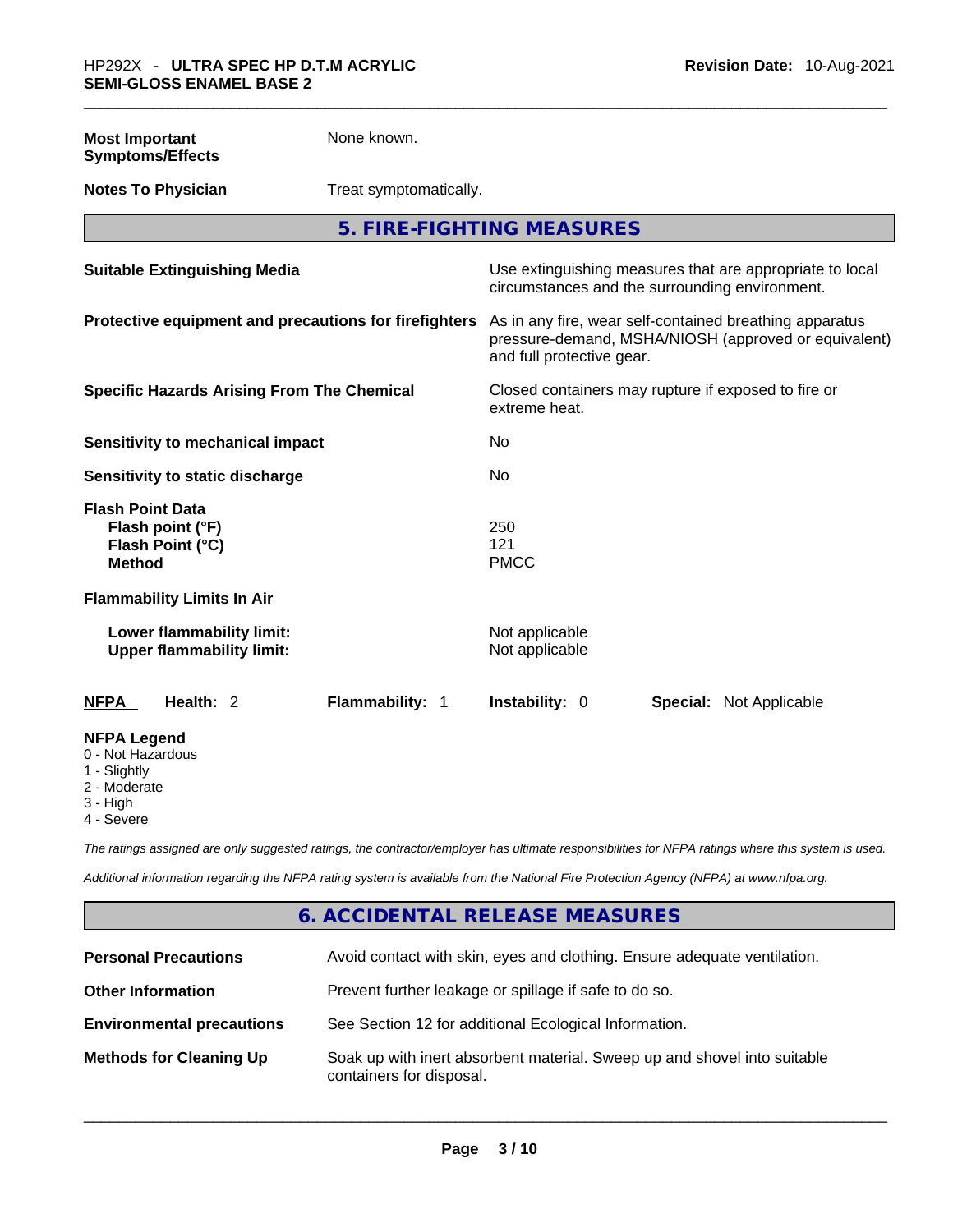## **7. HANDLING AND STORAGE**

| <b>Handling</b>               | Avoid contact with skin, eyes and clothing. Avoid breathing vapors, spray mists or<br>sanding dust. In case of insufficient ventilation, wear suitable respiratory<br>equipment. |  |
|-------------------------------|----------------------------------------------------------------------------------------------------------------------------------------------------------------------------------|--|
| <b>Storage</b>                | Keep container tightly closed. Keep out of the reach of children.                                                                                                                |  |
| <b>Incompatible Materials</b> | No information available                                                                                                                                                         |  |

#### **8. EXPOSURE CONTROLS/PERSONAL PROTECTION**

#### **Exposure Limits**

| <b>Chemical name</b> | <b>ACGIH TLV</b>                                                                                                  | <b>OSHA PEL</b>                                        |
|----------------------|-------------------------------------------------------------------------------------------------------------------|--------------------------------------------------------|
| Titanium dioxide     | TWA: $10 \text{ mg/m}^3$                                                                                          | 15 mg/m $3$ - TWA                                      |
| Kaolin               | TWA: 2 $mg/m3$ particulate matter<br>containing no asbestos and <1%<br>crystalline silica, respirable particulate | 15 mg/m <sup>3</sup> - TWA<br>$5 \text{ mg/m}^3$ - TWA |
|                      | matter                                                                                                            |                                                        |

#### **Legend**

ACGIH - American Conference of Governmental Industrial Hygienists Exposure Limits OSHA - Occupational Safety & Health Administration Exposure Limits N/E - Not Established

| <b>Engineering Measures</b>          | Ensure adequate ventilation, especially in confined areas.                                                                                                                                                                                                                                                                   |
|--------------------------------------|------------------------------------------------------------------------------------------------------------------------------------------------------------------------------------------------------------------------------------------------------------------------------------------------------------------------------|
| <b>Personal Protective Equipment</b> |                                                                                                                                                                                                                                                                                                                              |
| <b>Eye/Face Protection</b>           | Safety glasses with side-shields.                                                                                                                                                                                                                                                                                            |
| <b>Skin Protection</b>               | Protective gloves and impervious clothing.                                                                                                                                                                                                                                                                                   |
| <b>Respiratory Protection</b>        | In operations where exposure limits are exceeded, use a NIOSH approved<br>respirator that has been selected by a technically qualified person for the specific<br>work conditions. When spraying the product or applying in confined areas, wear a<br>NIOSH approved respirator specified for paint spray or organic vapors. |
| <b>Hygiene Measures</b>              | Avoid contact with skin, eyes and clothing. Remove and wash contaminated<br>clothing before re-use. Wash thoroughly after handling.                                                                                                                                                                                          |

### **9. PHYSICAL AND CHEMICAL PROPERTIES**

**Appearance** liquid **Odor**<br> **Odor Threshold**<br> **Odor Threshold**<br> **CODOR**<br> **CODOR**<br> **CODOR**<br> **CODOR**<br> **CODOR**<br> **CODOR**<br> **CODOR**<br> **CODOR**<br> **CODOR Density (Ibs/gal)** 9.5 - 9.6<br> **Specific Gravity** 3.14 - 1.16 **Specific Gravity** 

No information available<br>9.5 - 9.6 **pH pH No** information available **Viscosity (cps) Viscosity (cps) No information available Solubility(ies)**<br> **No information available**<br> **Water solubility**<br> **Water solubility No information available Evaporation Rate** No information available \_\_\_\_\_\_\_\_\_\_\_\_\_\_\_\_\_\_\_\_\_\_\_\_\_\_\_\_\_\_\_\_\_\_\_\_\_\_\_\_\_\_\_\_\_\_\_\_\_\_\_\_\_\_\_\_\_\_\_\_\_\_\_\_\_\_\_\_\_\_\_\_\_\_\_\_\_\_\_\_\_\_\_\_\_\_\_\_\_\_\_\_\_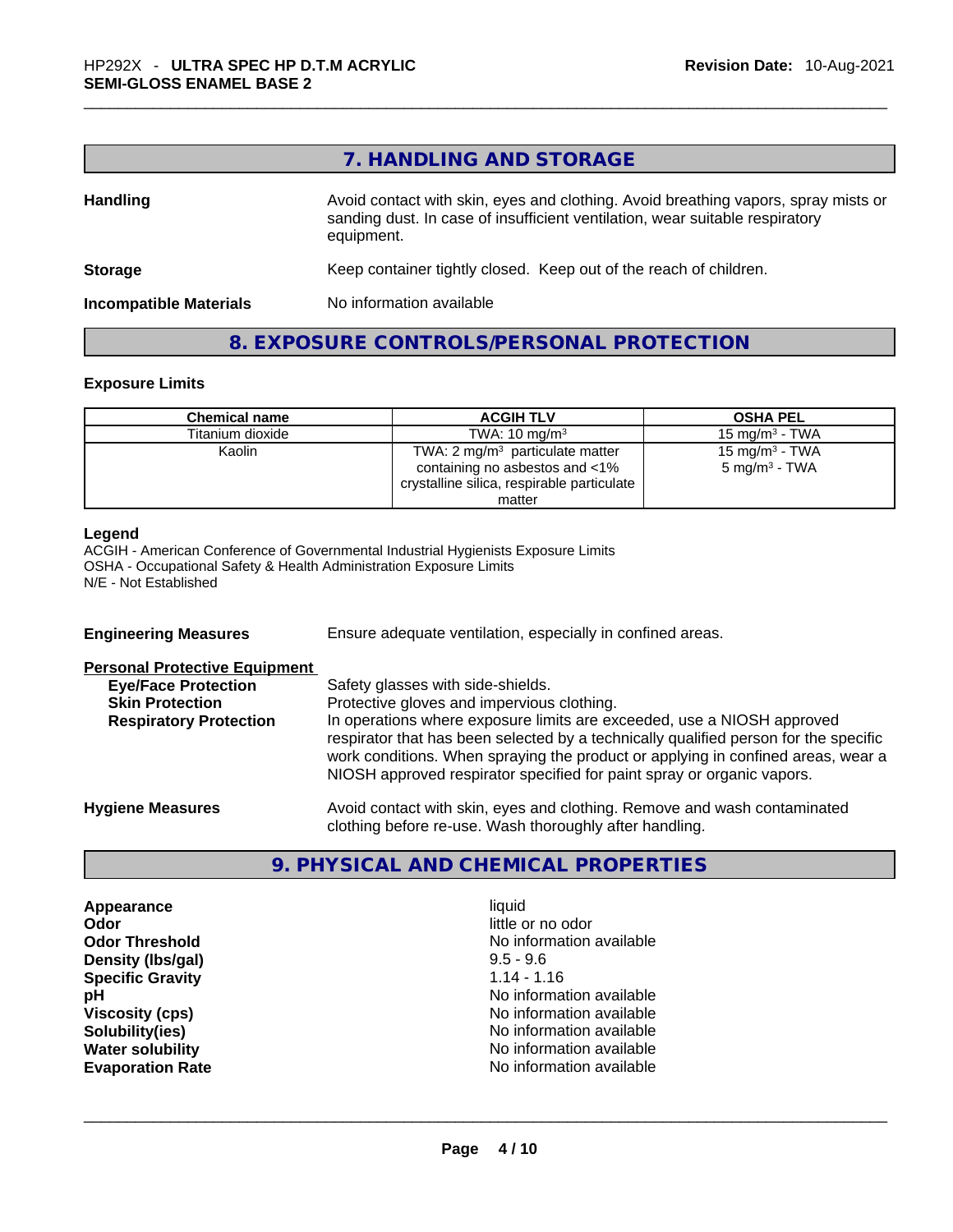| Vapor pressure                       | No information available |
|--------------------------------------|--------------------------|
| <b>Vapor density</b>                 | No information available |
| Wt. % Solids                         | 40 - 50                  |
| Vol. % Solids                        | $35 - 45$                |
| Wt. % Volatiles                      | $50 - 60$                |
| <b>Vol. % Volatiles</b>              | $55 - 65$                |
| VOC Regulatory Limit (g/L)           | < 150                    |
| <b>Boiling Point (°F)</b>            | 212                      |
| <b>Boiling Point (°C)</b>            | 100                      |
| Freezing point (°F)                  | 32                       |
| <b>Freezing Point (°C)</b>           | 0                        |
| Flash point (°F)                     | 250                      |
| Flash Point (°C)                     | 121                      |
| Method                               | <b>PMCC</b>              |
| Flammability (solid, gas)            | Not applicable           |
| <b>Upper flammability limit:</b>     | Not applicable           |
| Lower flammability limit:            | Not applicable           |
| <b>Autoignition Temperature (°F)</b> | No information available |
| <b>Autoignition Temperature (°C)</b> | No information available |
| Decomposition Temperature (°F)       | No information available |
| Decomposition Temperature (°C)       | No information available |
| <b>Partition coefficient</b>         | No information available |
|                                      |                          |

| No information available |
|--------------------------|
| No information available |
| 40 - 50                  |
| 35 - 45                  |
| 50 - 60                  |
| 55 - 65                  |
| < 150                    |
| 212                      |
| 100                      |
| 32                       |
| 0                        |
| 250                      |
| 121                      |
| PMCC                     |
| Not applicable           |
| Not applicable           |
| Not applicable           |
| No information available |
| No information available |
| No information available |
| No information available |
| No information available |

## **10. STABILITY AND REACTIVITY**

| <b>Reactivity</b>                         | Not Applicable                           |
|-------------------------------------------|------------------------------------------|
| <b>Chemical Stability</b>                 | Stable under normal conditions.          |
| <b>Conditions to avoid</b>                | Prevent from freezing.                   |
| <b>Incompatible Materials</b>             | No materials to be especially mentioned. |
| <b>Hazardous Decomposition Products</b>   | None under normal use.                   |
| <b>Possibility of hazardous reactions</b> | None under normal conditions of use.     |

## **11. TOXICOLOGICAL INFORMATION**

**Product Information Information on likely routes of exposure Principal Routes of Exposure** Eye contact, skin contact and inhalation. **Acute Toxicity Product Information** No information available **Symptoms related to the physical,chemical and toxicological characteristics Symptoms** No information available **Notifically and the set of the set of the set of the set of the set of the set of the set of the set of the set of the set of the set of the set of the set of the set of the set of the**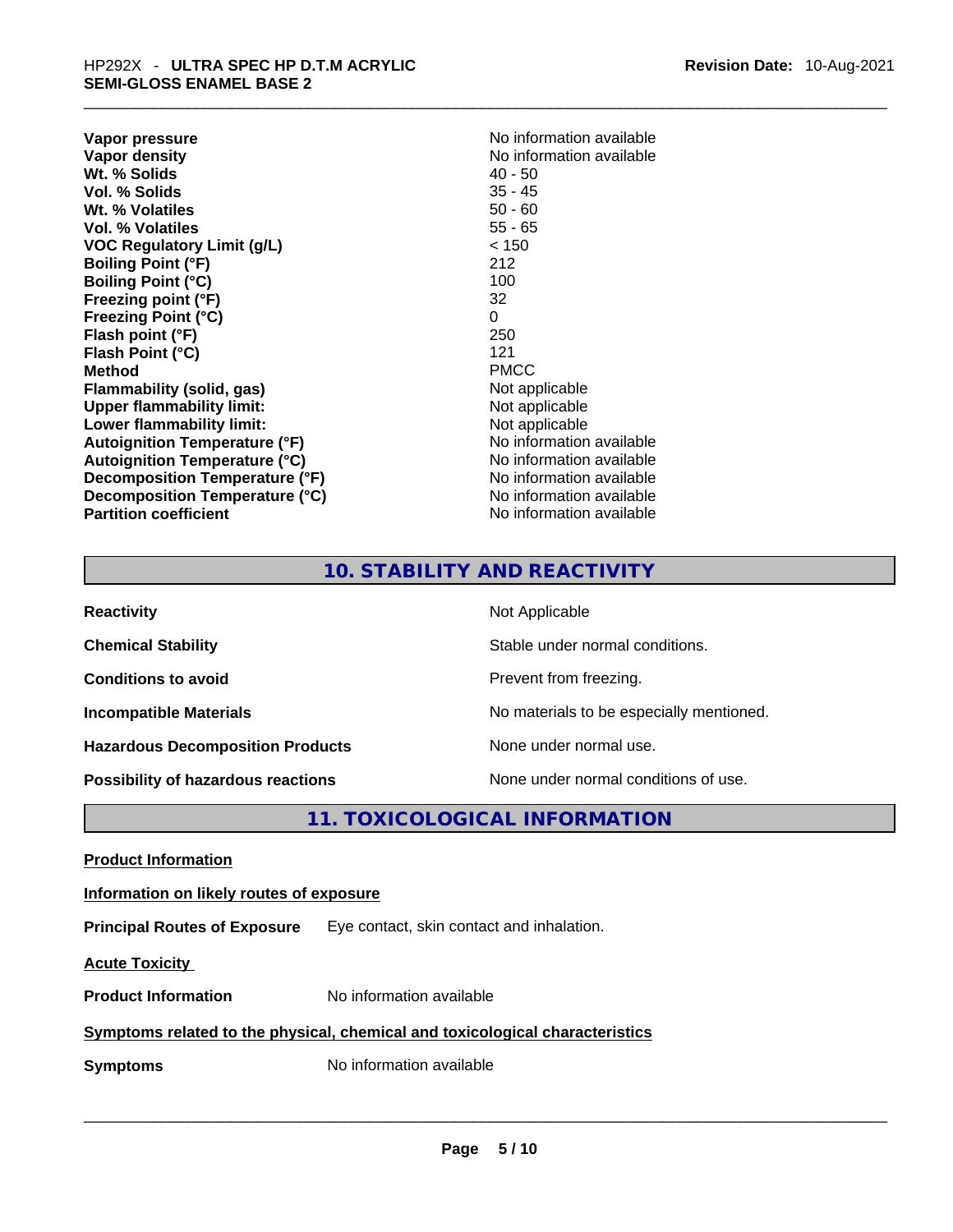#### **Delayed and immediate effects as well as chronic effects from short and long-term exposure**

| Eye contact                     | May cause slight irritation.                                                      |
|---------------------------------|-----------------------------------------------------------------------------------|
| <b>Skin contact</b>             | Substance may cause slight skin irritation. Prolonged or repeated contact may dry |
|                                 | skin and cause irritation.                                                        |
| <b>Inhalation</b>               | May cause irritation of respiratory tract.                                        |
| Ingestion                       | Ingestion may cause gastrointestinal irritation, nausea, vomiting and diarrhea.   |
| <b>Sensitization</b>            | No information available                                                          |
| <b>Neurological Effects</b>     | No information available.                                                         |
| <b>Mutagenic Effects</b>        | No information available.                                                         |
| <b>Reproductive Effects</b>     | Possible risk of impaired fertility. Possible risk of harm to the unborn child.   |
| <b>Developmental Effects</b>    | No information available.                                                         |
| Target organ effects            | No information available.                                                         |
| <b>STOT - single exposure</b>   | No information available.                                                         |
| <b>STOT - repeated exposure</b> | No information available.                                                         |
| Other adverse effects           | No information available.                                                         |
| <b>Aspiration Hazard</b>        | No information available                                                          |

#### **Numerical measures of toxicity**

#### **The following values are calculated based on chapter 3.1 of the GHS document**

| <b>ATEmix (oral)</b>                 | 32053 mg/kg  |
|--------------------------------------|--------------|
| <b>ATEmix (dermal)</b>               | 188553 mg/kg |
| <b>ATEmix (inhalation-dust/mist)</b> | 491.2 mg/L   |

#### **Component Information**

| Chemical name                                                 | Oral LD50             | Dermal LD50          | Inhalation LC50          |
|---------------------------------------------------------------|-----------------------|----------------------|--------------------------|
| Titanium dioxide<br>13463-67-7                                | $> 10000$ mg/kg (Rat) |                      |                          |
| 2,2,4-trimethyl-1,3-pentanediol<br>diisobutyrate<br>6846-50-0 | $>$ 3200 mg/kg (Rat)  |                      | $> 5.3$ mg/L (Rat) 6 h   |
| Kaolin<br>1332-58-7                                           | $>$ 5000 mg/kg (Rat)  | $>$ 5000 mg/kg (Rat) | $\overline{\phantom{0}}$ |
| Zinc phosphate<br>7779-90-0                                   | $>$ 5000 mg/kg (Rat)  | $\blacksquare$       |                          |

#### **Chronic Toxicity**

#### **Carcinogenicity**

*The information below indicates whether each agency has listed any ingredient as a carcinogen:.* 

| <b>Chemical</b><br><b>name</b> | <b>IARC</b>          | <b>NTP</b> | OSHA   |
|--------------------------------|----------------------|------------|--------|
|                                | Possible Human<br>2B |            | Listed |
| $- - -$<br>dioxide<br>itanium  | Carcinogen           |            |        |

• Although IARC has classified titanium dioxide as possibly carcinogenic to humans (2B), their summary concludes: "No significant exposure to titanium dioxide is thought to occur during the use of products in which titanium dioxide is bound to other materials, such as paint."<br>
Legend<br>IARC - International Agency for Research on Cancer<br>
NTP - National Toxicity Program

#### **Legend**

IARC - International Agency for Research on Cancer NTP - National Toxicity Program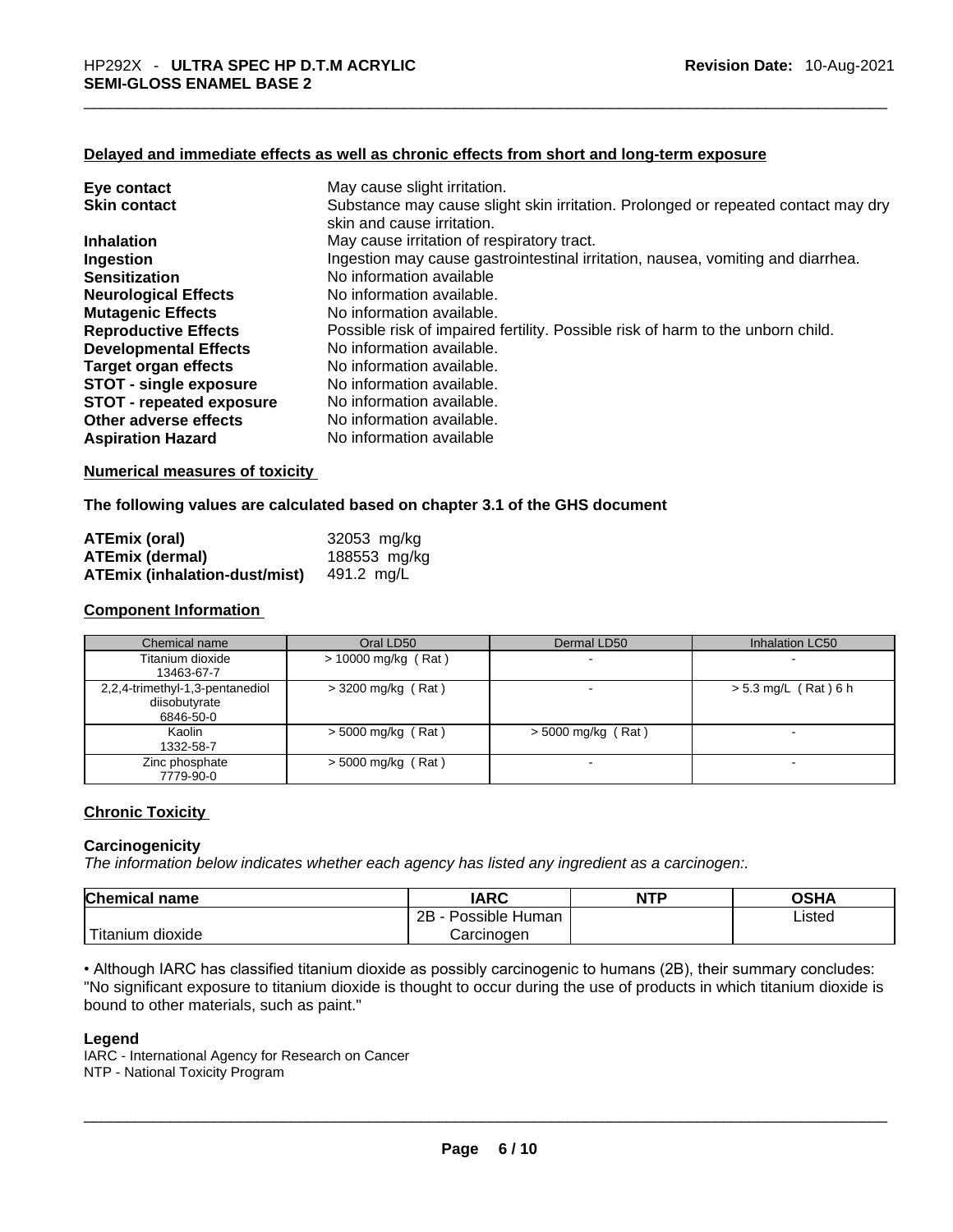OSHA - Occupational Safety & Health Administration

**12. ECOLOGICAL INFORMATION** 

#### **Ecotoxicity Effects**

The environmental impact of this product has not been fully investigated.

#### **Product Information**

## **Acute Toxicity to Fish**

No information available

#### **Acute Toxicity to Aquatic Invertebrates**

No information available

## **Acute Toxicity to Aquatic Plants**

No information available

#### **Persistence / Degradability**

No information available.

#### **Bioaccumulation**

No information available.

#### **Mobility in Environmental Media**

No information available.

#### **Ozone**

No information available

#### **Component Information**

#### **Acute Toxicity to Fish**

Titanium dioxide  $LC50:$  > 1000 mg/L (Fathead Minnow - 96 hr.)

## **Acute Toxicity to Aquatic Invertebrates**

No information available

#### **Acute Toxicity to Aquatic Plants**

No information available

| 13. DISPOSAL CONSIDERATIONS |  |
|-----------------------------|--|
|-----------------------------|--|

# **Waste Disposal Method** Dispose of in accordance with federal, state, and local regulations. Local requirements may vary, consult your sanitation department or state-designated environmental protection agency for more disposal options.<br> $14. \text{ TRANSPORT INFORMATION}$

### **14. TRANSPORT INFORMATION**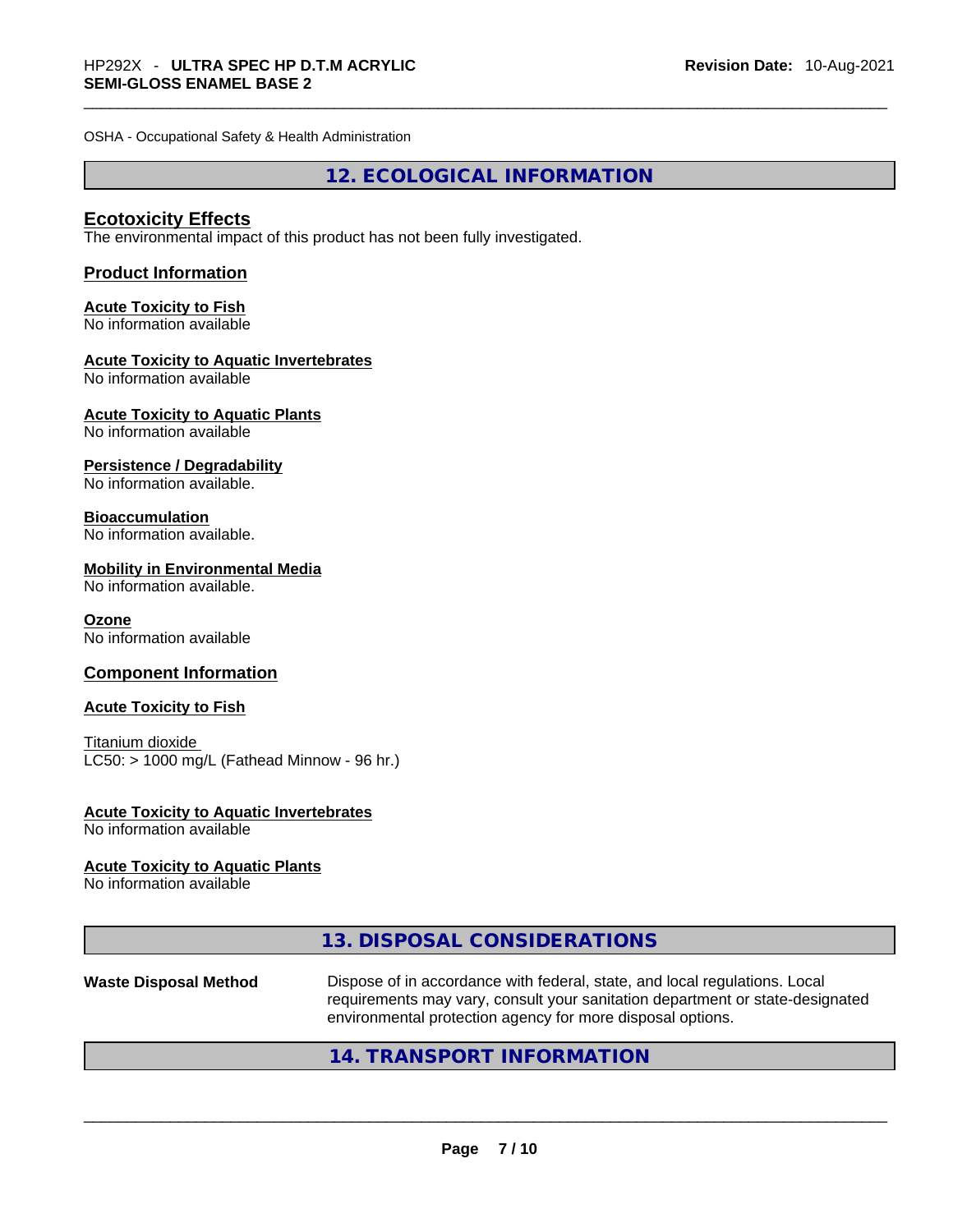| <b>DOT</b>        | Not regulated                     |  |
|-------------------|-----------------------------------|--|
| <b>ICAO/IATA</b>  | Not regulated                     |  |
| <b>IMDG / IMO</b> | Not regulated                     |  |
|                   | <b>15. REGULATORY INFORMATION</b> |  |

## **International Inventories**

| <b>TSCA: United States</b> | Yes - All components are listed or exempt. |
|----------------------------|--------------------------------------------|
| <b>DSL: Canada</b>         | Yes - All components are listed or exempt. |

## **Federal Regulations**

| SARA 311/312 hazardous categorization |                |  |
|---------------------------------------|----------------|--|
| Acute health hazard                   | Nο             |  |
| <b>Chronic Health Hazard</b>          | Yes            |  |
| Fire hazard                           | N <sub>0</sub> |  |
| Sudden release of pressure hazard     | Nο             |  |
| Reactive Hazard                       | No             |  |

#### **SARA 313**

Section 313 of Title III of the Superfund Amendments and Reauthorization Act of 1986 (SARA). This product contains a chemical or chemicals which are subject to the reporting requirements of the Act and Title 40 of the Code of Federal Regulations, Part 372:

| <b>Chemical name</b> | CAS No.   | Weight-% | <b>CERCLA/SARA 313</b>     |
|----------------------|-----------|----------|----------------------------|
|                      |           |          | (de minimis concentration) |
| Zinc phosphate       | 7779-90-0 |          |                            |

#### **Clean Air Act,Section 112 Hazardous Air Pollutants (HAPs) (see 40 CFR 61)**

This product contains the following HAPs:

*None*

#### **US State Regulations**

**California Proposition 65**

## **WARNING:** Cancer and Reproductive Harm– www.P65warnings.ca.gov

#### **State Right-to-Know**

| <b>Chemic</b><br>$ -$<br>ыны<br>111.71 | Mas<br>New<br>Jersev<br>----<br>-- |  | aauluania<br>Ήс |
|----------------------------------------|------------------------------------|--|-----------------|
| $\sim$<br><br>l itanium<br>dioxide     |                                    |  |                 |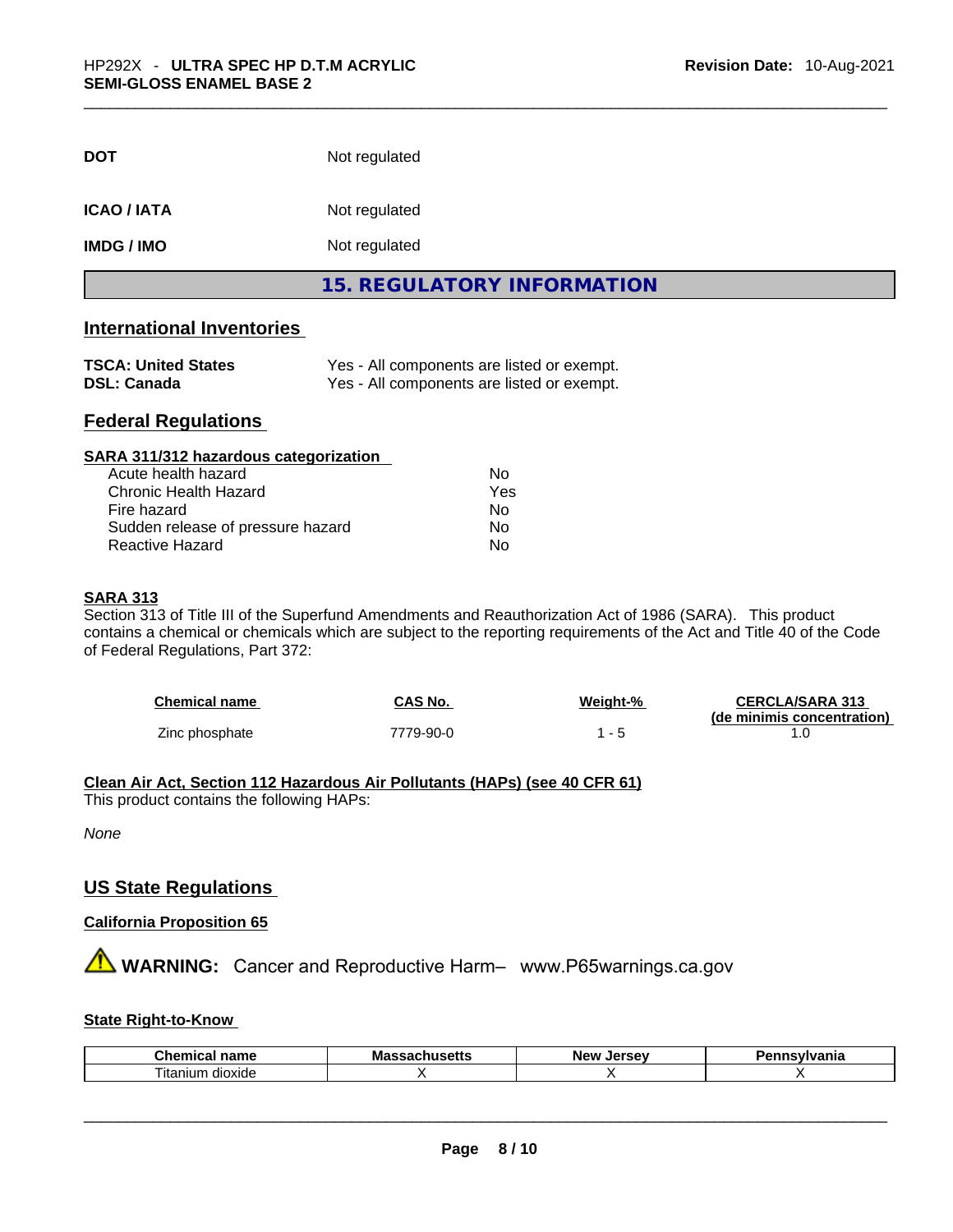| $\sim$                                |  |  |
|---------------------------------------|--|--|
| $\overline{\phantom{a}}$<br>ʻinc<br>m |  |  |

#### **Legend**

X - Listed

|                                                                                                                                                       |                                                    | 16. OTHER INFORMATION                                                      |                      |                                                                                                                                                                                                                                                                                                                                                                                                                                             |
|-------------------------------------------------------------------------------------------------------------------------------------------------------|----------------------------------------------------|----------------------------------------------------------------------------|----------------------|---------------------------------------------------------------------------------------------------------------------------------------------------------------------------------------------------------------------------------------------------------------------------------------------------------------------------------------------------------------------------------------------------------------------------------------------|
| HMIS                                                                                                                                                  | Health: $2^*$                                      | <b>Flammability: 1</b>                                                     | <b>Reactivity: 0</b> | PPE: -                                                                                                                                                                                                                                                                                                                                                                                                                                      |
| <b>HMIS Legend</b><br>0 - Minimal Hazard<br>1 - Slight Hazard<br>2 - Moderate Hazard<br>3 - Serious Hazard<br>4 - Severe Hazard<br>* - Chronic Hazard | present under the actual normal conditions of use. | X - Consult your supervisor or S.O.P. for "Special" handling instructions. |                      | Note: The PPE rating has intentionally been left blank. Choose appropriate PPE that will protect employees from the hazards the material will                                                                                                                                                                                                                                                                                               |
|                                                                                                                                                       |                                                    |                                                                            |                      | Caution: HMIS® ratings are based on a 0-4 rating scale, with 0 representing minimal hazards or risks, and 4 representing significant hazards or<br>risks. Although HMIS® ratings are not required on MSDSs under 29 CFR 1910.1200, the preparer, has chosen to provide them. HMIS® ratings are<br>to be used only in conjunction with a fully implemented HMIS® program by workers who have received appropriate HMIS® training. HMIS® is a |

 **WARNING!** If you scrape, sand, or remove old paint, you may release lead dust. LEAD IS TOXIC. EXPOSURE TO LEAD DUST CAN CAUSE SERIOUS ILLNESS, SUCH AS BRAIN DAMAGE, ESPECIALLY IN CHILDREN. PREGNANT WOMEN SHOULD ALSO AVOID EXPOSURE. Wear a NIOSH approved respirator to control lead exposure. Clean up carefully with a HEPA vacuum and a wet mop. Before you start, find out how to protect yourself and your family by contacting the National Lead Information Hotline at 1-800-424-LEAD or log on to www.epa.gov/lead.

*registered trade and service mark of the NPCA. HMISÒ materials may be purchased exclusively from J. J. Keller (800) 327-6868.* 

| <b>Prepared By</b>                               | <b>Product Stewardship Department</b><br>Benjamin Moore & Co.<br>101 Paragon Drive<br>Montvale, NJ 07645<br>800-225-5554 |
|--------------------------------------------------|--------------------------------------------------------------------------------------------------------------------------|
| <b>Issuing Date</b>                              | 09-Aug-2021                                                                                                              |
| <b>Revision Date:</b><br><b>Revision Summary</b> | 10-Aug-2021<br>Not available                                                                                             |

Disclaimer

The information contained herein is presented in good faith and believed to be accurate as of the effective date shown above. This information is furnished without warranty of any kind. Employers should use this information only as a **supplement to other information gathered by them and must make independent determination of suitability and** completeness of information from all sources to assure proper use of these materials and the safety and health of employees. Any use of this data and information must be determined by the user to be in accordance with applicable **federal, provincial, and local laws and regulations.**